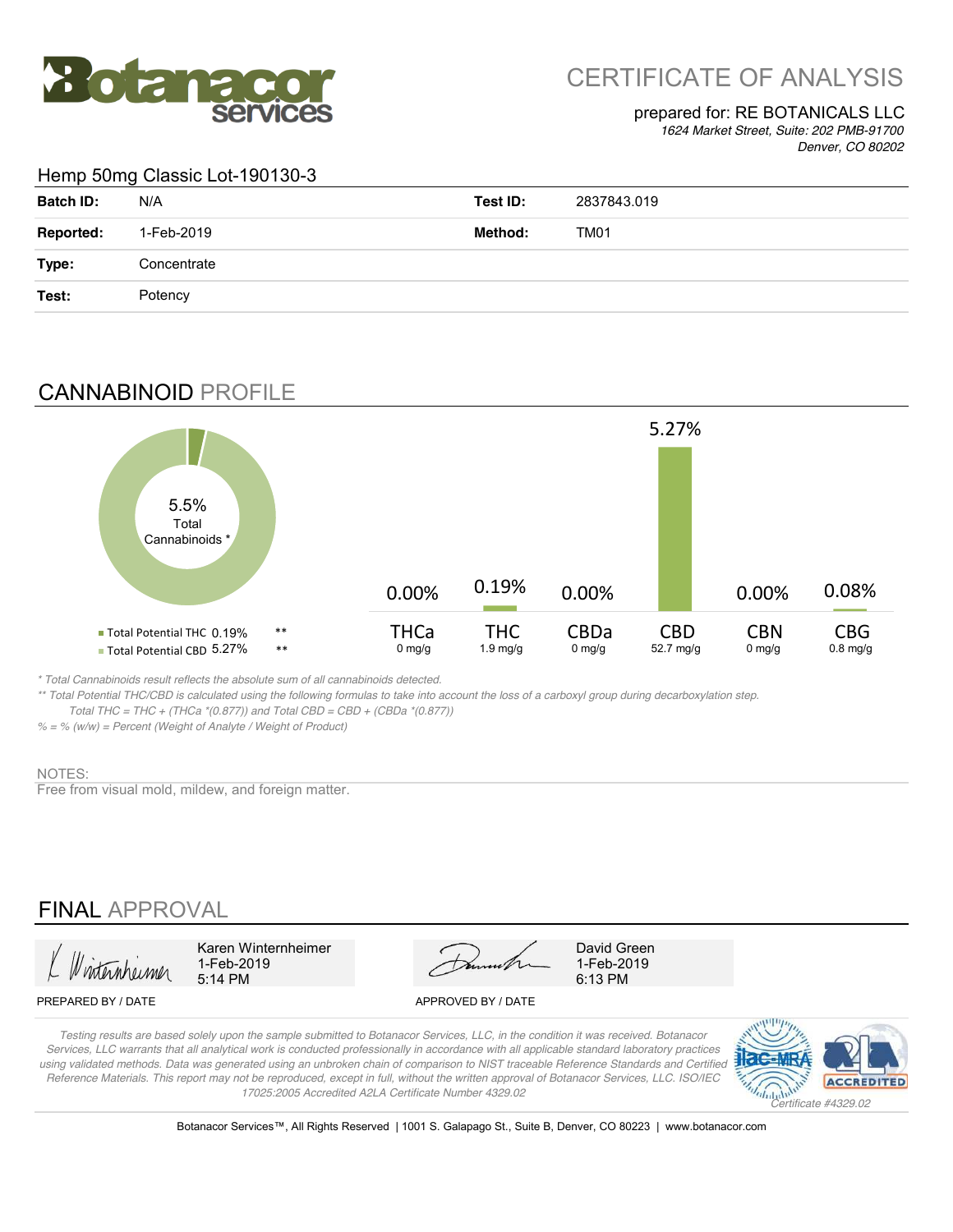

# CERTIFICATE OF ANALYSIS

#### prepared for: RE BOTANICALS LLC

*1624 Market Street, Suite: 202 PMB-91700 Denver, CO 80202*

#### Hemp 50mg Classic Lot-190130-3

| <b>Batch ID:</b> | N/A                      | Test ID: | 5303037.039 |
|------------------|--------------------------|----------|-------------|
| <b>Reported:</b> | 1-Feb-2019               | Method:  | TM04        |
| Type:            | Concentrate              |          |             |
| Test:            | <b>Residual Solvents</b> |          |             |
|                  |                          |          |             |

## RESIDUAL SOLVENTS

| Solvent                                 | <b>Reportable Range (ppm)</b> | Result (ppm) |
|-----------------------------------------|-------------------------------|--------------|
| Propane                                 | $100 - 2000$                  | 0            |
| <b>Butanes</b><br>(Isobutane, n-Butane) | $100 - 2000$                  | 0            |
| Pentane                                 | $100 - 2000$                  | 0            |
| Ethanol                                 | $100 - 2000$                  | 0            |
| Acetone                                 | $100 - 2000$                  | 0            |
| <b>Isopropyl Alcohol</b>                | $100 - 2000$                  | 0            |
| Hexane                                  | $6 - 120$                     | $\mathbf 0$  |
| <b>Benzene</b>                          | $0.2 - 4$                     | 0.0          |
| <b>Heptanes</b>                         | $100 - 2000$                  | $\mathbf 0$  |
| <b>Toluene</b>                          | $18 - 360$                    | $\mathbf 0$  |
| <b>Xylenes</b><br>$(m, p, o$ -Xylenes)  | $43 - 860$                    | $\mathbf 0$  |

NOTES:

Free from visual mold, mildew, and foreign matter.

## FINAL APPROVAL

Karen Winternheimer 1-Feb-2019 5:31 PM

David Green 1-Feb-2019 6:17 PM

#### PREPARED BY / DATE APPROVED BY / DATE

*Testing results are based solely upon the sample submitted to Botanacor Services, LLC, in the condition it was received. Botanacor Services, LLC warrants that all analytical work is conducted professionally in accordance with all applicable standard laboratory practices using validated methods. Data was generated using an unbroken chain of comparison to NIST traceable Reference Standards and Certified Reference Materials. This report may not be reproduced, except in full, without the written approval of Botanacor Services, LLC. ISO/IEC 17025:2005 Accredited A2LA Certificate Number 4329.02*



Botanacor Services™, All Rights Reserved | 1001 S. Galapago St., Suite B, Denver, CO 80223 | www.botanacor.com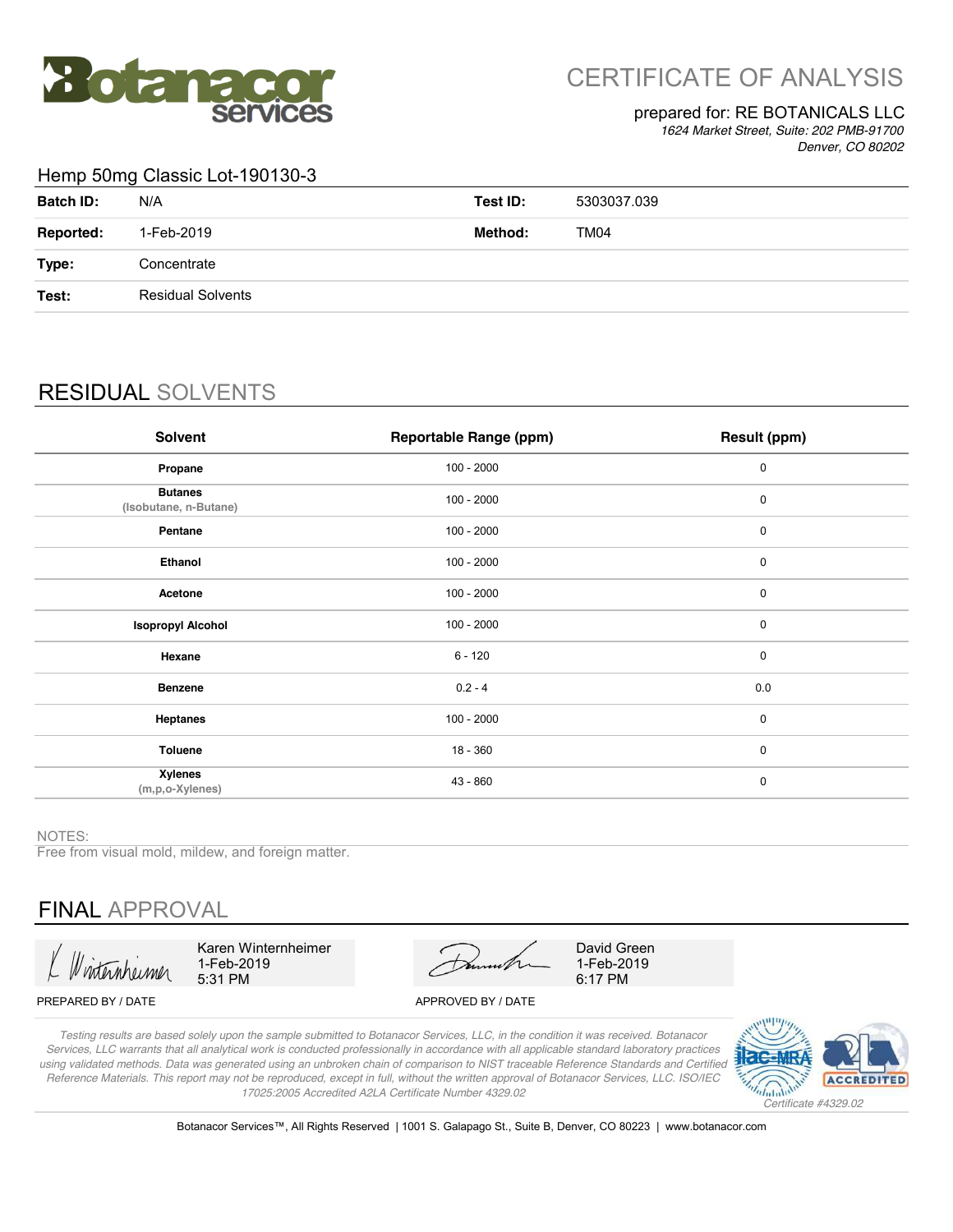

### prepared for: RE BOTANICALS LLC

*1624 Market Street, Suite: 202 PMB-91700 Denver, CO 80202*

| Hemp 50mg Classic |             |  |  |
|-------------------|-------------|--|--|
| <b>Batch ID:</b>  | 190130-3    |  |  |
| <b>Reported:</b>  | 4-Feb-2019  |  |  |
| Type:             | Concentrate |  |  |
| Test:             | Micro       |  |  |
|                   |             |  |  |

## MICROBIAL CONTAMINANTS

| <b>Test</b>                  | <b>Result</b> | Unit  |
|------------------------------|---------------|-------|
| <b>Total Aerobic Count</b>   | None Detected | CFU/g |
| <b>Total Coliforms</b>       | None Detected | CFU/g |
| <b>Total Yeast and Molds</b> | None Detected | CFU/g |
| E. coli                      | None Detected | CFU/g |
| Salmonella                   | None Detected | CFU/g |

*\* CFU/g = Colony Forming Unit per Gram*

*\*\* Total Yeast and Molds values are recorded in scientific notation, a common microbial practice of expressing numbers that are too large to be conveniently written in decimal form.*

*Examples: 10^2 = 100 CFU 10^5 = 100,000 CFU 10^3 = 1,000 CFU 10^4 = 10,000 CFU*

#### NOTES:

Free from visual mold, mildew, and foreign matter.

## FINAL APPROVAL

4-Feb-2019

اف Robert Belton Jr.<br>2-2019 4-Feb-2019 4-Feb-2019<br>2:38 PM 2:39 PM 2:39 PM Robert Belfon Jr. David Green

4-Feb-2019

PREPARED BY / DATE APPROVED BY / DATE

*Testing results are based solely upon the sample submitted to Botanacor Services, LLC, in the condition it was received. Botanacor Services, LLC warrants that all analytical*  work is conducted professionally in accordance with all applicable standard laboratory practices using validated methods. Data was generated using an unbroken chain of comparison to NIST traceable Reference Standards and Certified Reference Materials. This report may not be reproduced, except in full, without the written approval of *Botanacor Services, LLC.*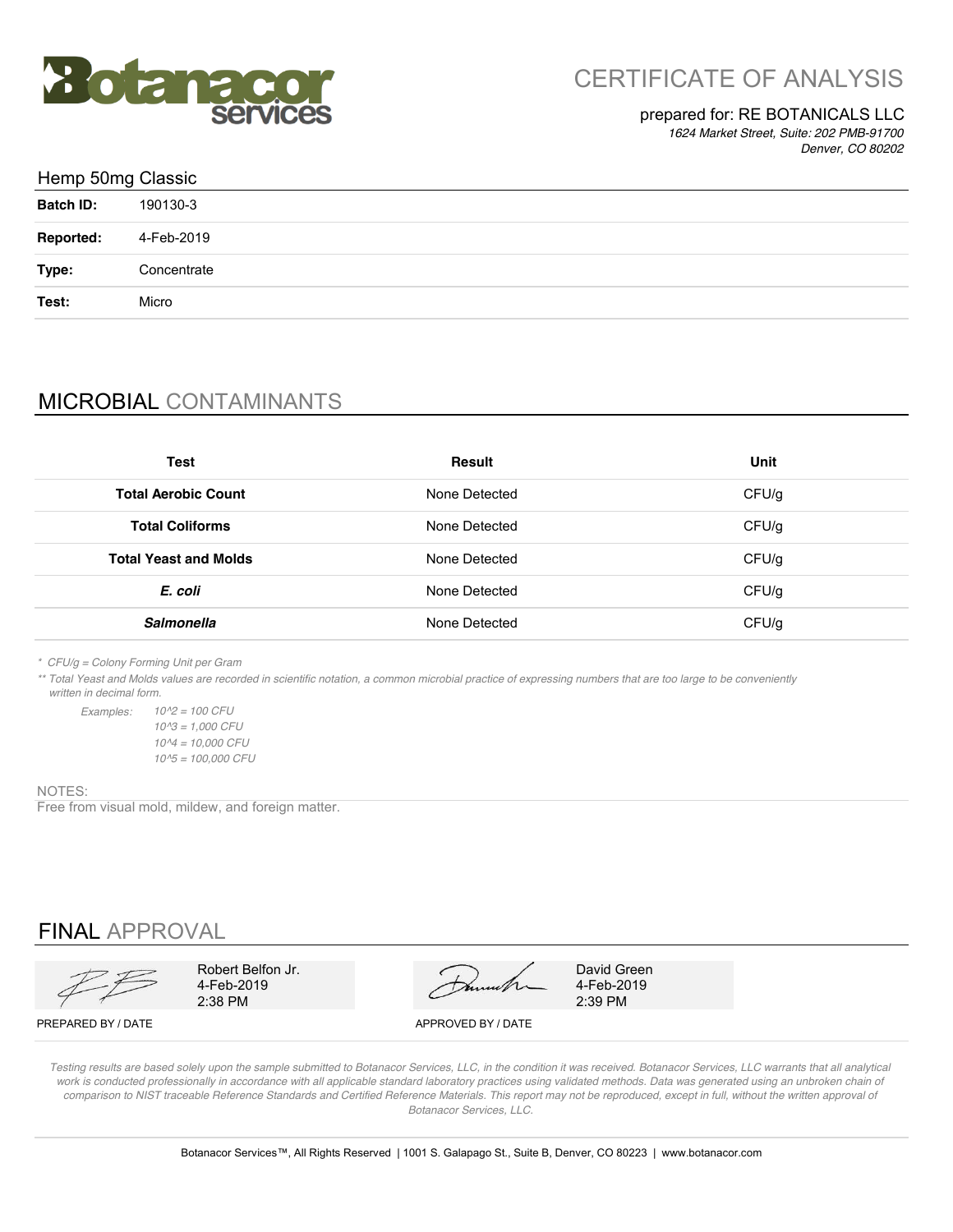**Report Date: 07-Feb-19**

**Report Status:** Final

## **Certificate of Analysis**

# RE BOTANICALS, INC.

1624 MARKET ST #202, PMB 91700 DENVER, CO 80202

| <b>Sample Name:</b>                          | <b>Hemp 50 Classic</b>   | <b>Eurofins Sample:</b>  | 8115171        |
|----------------------------------------------|--------------------------|--------------------------|----------------|
| <b>Project ID</b>                            | RE BOTANIC-20190204-0002 | <b>Receipt Date</b>      | 04-Feb-19      |
| <b>PO Number</b>                             | <b>Not Provided</b>      | <b>Receipt Condition</b> | Ambient        |
| <b>Lot Number</b>                            | 190130-3                 | <b>Login Date</b>        | 04-Feb-19      |
| <b>Sample Serving Size</b>                   | <b>NA</b>                |                          |                |
| <b>Analysis</b>                              |                          | <b>Specification</b>     | <b>Result</b>  |
| <b>Metals Testing: ICP-MS for 4 Elements</b> |                          |                          |                |
| Arsenic                                      |                          | <b>NA</b>                | $< 0.070$ ppm  |
| Cadmium                                      |                          | <b>NA</b>                | $< 0.018$ ppm  |
| Lead                                         |                          | <b>NA</b>                | $< 0.018$ ppm  |
| Mercury                                      |                          | <b>NA</b>                | $< 0.0088$ ppm |

| <b>Method References</b> |  |
|--------------------------|--|
|--------------------------|--|

#### **Metals Testing: ICP-MS for 4 Elements (CDA-00100497-ARS)**

99.1-CDXA-4.0-000615 **US, Inc.** 

**Testing Location(s) Released on Behalf of Eurofins by Released on Behalf of Eurofins by Released on Behalf of Eurofins by** 

#### **Food Integrity Innovation-Eurofins Botanical Testing, US, Inc. <b>In Accord 2018 In Laessig -** Site Manager

Eurofins Botanical Testing, US, Inc. 2830 Wilderness Pl Boulder CO 80301 United States

**Eurofins Botanical Testing,** 





Date: 2019.02.07 15:42:37 -07'00'

**Eurofins Food Integrity and Innovation accepts all liability for work conducted as of 01 Aug 2018. These results apply only to the items tested. This certificate of analysis shall not be reproduced, except in its entirety, without the written approval of Eurofins.** 

**Testing Location Food Integrity Innovation-**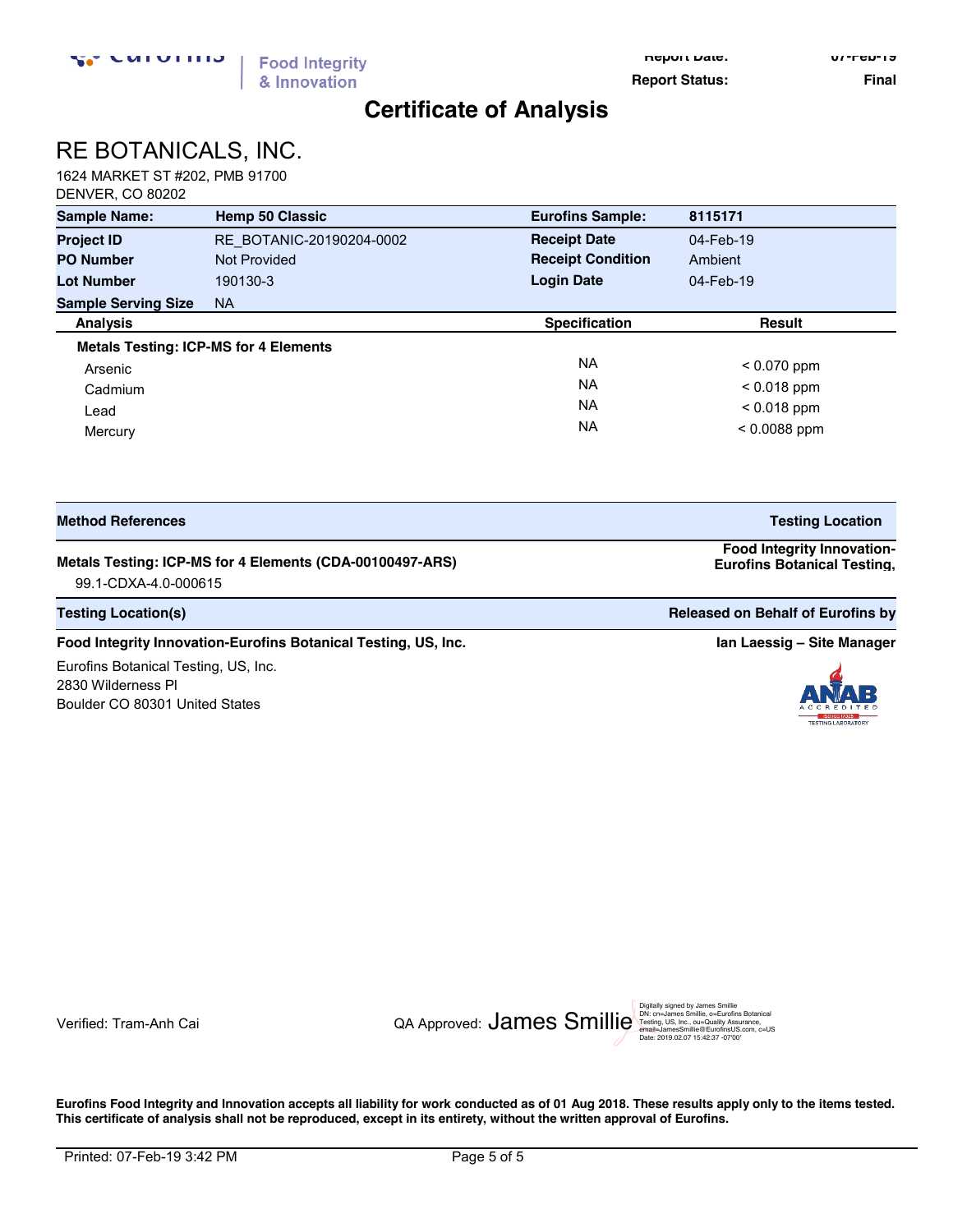

## RE BOTANICALS, INC.

1624 Market St #202, PMB 91700 Denver, CO 80202

| <b>Sample Name:</b>                                                                      | <b>Hemp 50 Classic</b>                                            | <b>Eurofins Sample:</b>                                              | 8115171                                           |
|------------------------------------------------------------------------------------------|-------------------------------------------------------------------|----------------------------------------------------------------------|---------------------------------------------------|
| <b>Project ID</b><br><b>PO Number</b><br><b>Lot Number</b><br><b>Sample Serving Size</b> | RE_BOTANIC-20190204-0002<br>Not Provided<br>190130-3<br><b>NA</b> | <b>Receipt Date</b><br><b>Receipt Condition</b><br><b>Login Date</b> | 04-Feb-2019<br>Ambient temperature<br>04-Feb-2019 |
|                                                                                          |                                                                   |                                                                      |                                                   |
| <b>Analysis</b>                                                                          |                                                                   |                                                                      | <b>Result</b>                                     |
|                                                                                          | Multi-Residue Analysis for hemp products - 60+ compounds          |                                                                      |                                                   |
|                                                                                          | Matrix Type - To Determine Limit of Quantification (LOQ)          |                                                                      | <b>High-Fat Food Matrices</b>                     |
| Abamectin                                                                                |                                                                   |                                                                      | <0.05 mg/kg                                       |
| Aldicarb                                                                                 |                                                                   |                                                                      | <0.05 mg/kg                                       |
| Aldicarb sulfone (Aldoxycarb)                                                            |                                                                   |                                                                      | <0.05 mg/kg                                       |
| Aldicarb sulfoxide                                                                       |                                                                   |                                                                      | <0.05 mg/kg                                       |
| Azoxystrobin                                                                             |                                                                   |                                                                      | <0.05 mg/kg                                       |
| <b>Bifenazate</b>                                                                        |                                                                   |                                                                      | <0.05 mg/kg                                       |
| <b>Bifenthrin</b>                                                                        |                                                                   |                                                                      | <0.05 mg/kg                                       |
| Carbaryl                                                                                 |                                                                   |                                                                      | <0.05 mg/kg                                       |
| Carbofuran                                                                               |                                                                   |                                                                      | <0.05 mg/kg                                       |
| Carbofuran-3-hydroxy-                                                                    |                                                                   |                                                                      | <0.05 mg/kg                                       |
| Chlorantraniliprole                                                                      |                                                                   |                                                                      | <0.05 mg/kg                                       |
| Chlordane, cis-                                                                          |                                                                   |                                                                      | <0.05 mg/kg                                       |
| Chlordane, trans-                                                                        |                                                                   |                                                                      | <0.05 mg/kg                                       |
| Chlorfenapyr                                                                             |                                                                   |                                                                      | <0.05 mg/kg                                       |
| Chlorpyrifos                                                                             |                                                                   |                                                                      | <0.05 mg/kg                                       |
| Coumaphos                                                                                |                                                                   |                                                                      | <0.05 mg/kg                                       |
| Cyfluthrin                                                                               |                                                                   |                                                                      | <0.05 mg/kg                                       |
| Cypermethrin                                                                             |                                                                   |                                                                      | <0.05 mg/kg                                       |
| Cyproconazole (2 diastereoisomers)                                                       |                                                                   |                                                                      | <0.05 mg/kg                                       |
| Cyprodinil                                                                               |                                                                   |                                                                      | <0.05 mg/kg                                       |
| <b>Dichlorvos</b>                                                                        |                                                                   |                                                                      | <0.05 mg/kg                                       |
| Diclobutrazol                                                                            |                                                                   |                                                                      | <0.05 mg/kg                                       |
| Dipropetryn                                                                              |                                                                   |                                                                      | <0.05 mg/kg                                       |
| Disulfoton                                                                               |                                                                   |                                                                      | <0.05 mg/kg                                       |
| Endosulfan I (alpha-isomer)                                                              |                                                                   |                                                                      | <0.05 mg/kg                                       |
| Endosulfan II (beta-isomer)                                                              |                                                                   |                                                                      | <0.05 mg/kg                                       |
| Endosulfan sulfate                                                                       |                                                                   |                                                                      | <0.05 mg/kg                                       |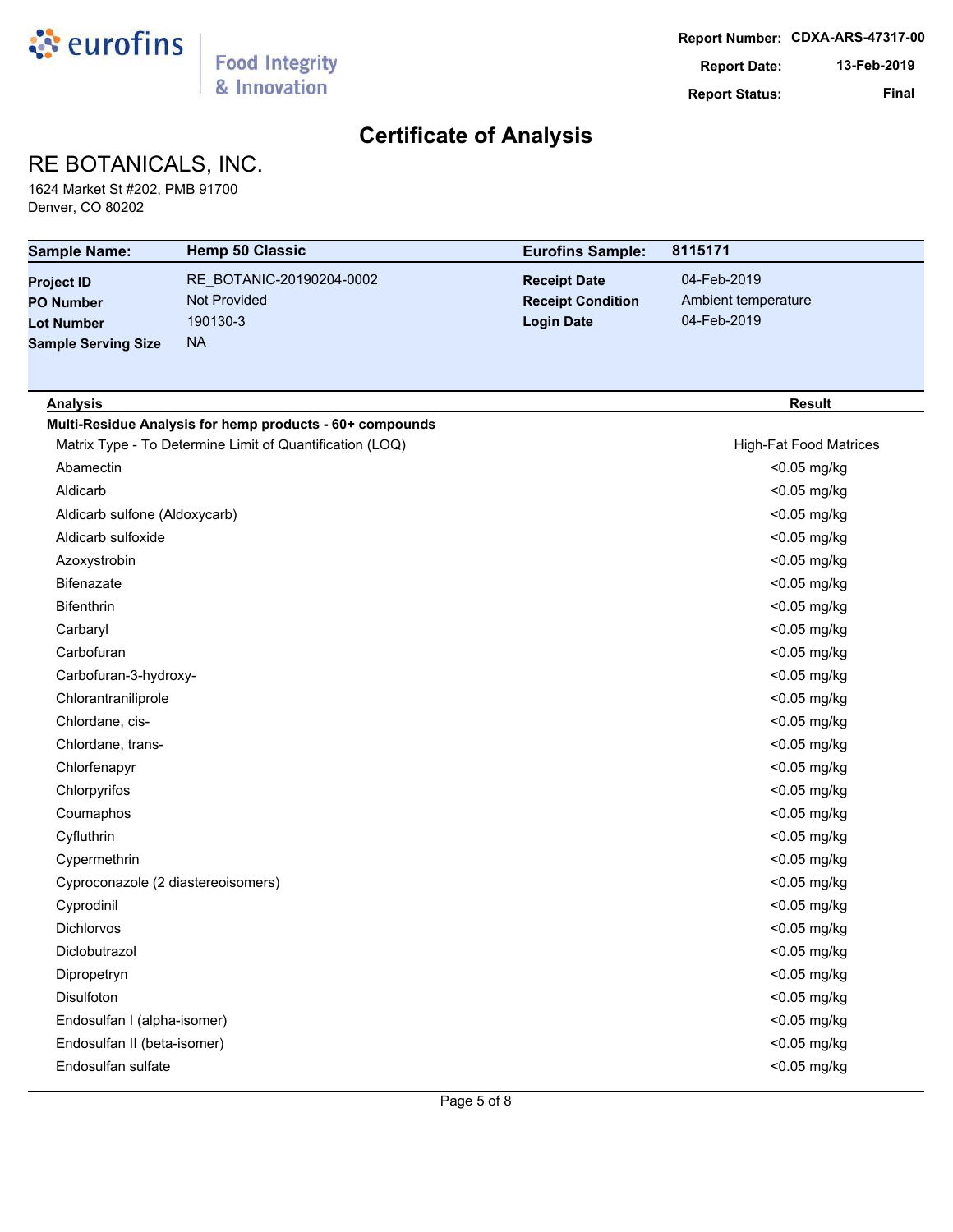

## RE BOTANICALS, INC.

1624 Market St #202, PMB 91700 Denver, CO 80202

| <b>Sample Name:</b>                                                                      | <b>Hemp 50 Classic</b>                                                   | <b>Eurofins Sample:</b>                                              | 8115171                                           |
|------------------------------------------------------------------------------------------|--------------------------------------------------------------------------|----------------------------------------------------------------------|---------------------------------------------------|
| <b>Project ID</b><br><b>PO Number</b><br><b>Lot Number</b><br><b>Sample Serving Size</b> | RE_BOTANIC-20190204-0002<br><b>Not Provided</b><br>190130-3<br><b>NA</b> | <b>Receipt Date</b><br><b>Receipt Condition</b><br><b>Login Date</b> | 04-Feb-2019<br>Ambient temperature<br>04-Feb-2019 |
| <b>Analysis</b>                                                                          |                                                                          |                                                                      | <b>Result</b>                                     |
|                                                                                          | Multi-Residue Analysis for hemp products - 60+ compounds                 |                                                                      |                                                   |
| Epoxiconazole                                                                            |                                                                          |                                                                      | <0.05 mg/kg                                       |
| Ethiofencarb                                                                             |                                                                          |                                                                      | <0.05 mg/kg                                       |
| Etofenprox                                                                               |                                                                          |                                                                      | <0.05 mg/kg                                       |
| Etoxazole                                                                                |                                                                          |                                                                      | <0.05 mg/kg                                       |
| Fenoxycarb                                                                               |                                                                          |                                                                      | <0.05 mg/kg                                       |
| Fenpropathrin                                                                            |                                                                          |                                                                      | <0.05 mg/kg                                       |
|                                                                                          | Fenvalerate/Esfenvalerate (sum of isomers)                               |                                                                      | <0.05 mg/kg                                       |
| Fipronil                                                                                 |                                                                          |                                                                      | <0.05 mg/kg                                       |
| Fipronil desulfinyl                                                                      |                                                                          |                                                                      | <0.05 mg/kg                                       |
| Fipronil sulfone                                                                         |                                                                          |                                                                      | <0.05 mg/kg                                       |
| Imazalil                                                                                 |                                                                          |                                                                      | <0.05 mg/kg                                       |
| Imidacloprid                                                                             |                                                                          |                                                                      | <0.05 mg/kg                                       |
| Malathion                                                                                |                                                                          |                                                                      | <0.05 mg/kg                                       |
| Methiocarb                                                                               |                                                                          |                                                                      | <0.05 mg/kg                                       |
| Methiocarb sulfone                                                                       |                                                                          |                                                                      | <0.05 mg/kg                                       |
| Methiocarb sulfoxide                                                                     |                                                                          |                                                                      | <0.05 mg/kg                                       |
| Methomyl                                                                                 |                                                                          |                                                                      | <0.05 mg/kg                                       |
| Mevinphos (E- and Z-isomers)                                                             |                                                                          |                                                                      | <0.05 mg/kg                                       |
| Myclobutanil                                                                             |                                                                          |                                                                      | <0.05 mg/kg                                       |
| Naled (Dibrom)                                                                           |                                                                          |                                                                      | <0.05 mg/kg                                       |
| Paclobutrazol                                                                            |                                                                          |                                                                      | <0.05 mg/kg                                       |
| Permethrin (sum of isomers)                                                              |                                                                          |                                                                      | <0.05 mg/kg                                       |
| Propoxur                                                                                 |                                                                          |                                                                      | <0.05 mg/kg                                       |
| Spinetoram (spinosyns J and L)                                                           |                                                                          |                                                                      | <0.05 mg/kg                                       |
| Spinosad (spinosyns A and D)                                                             |                                                                          |                                                                      | <0.05 mg/kg                                       |
| Spirodiclofen                                                                            |                                                                          |                                                                      | <0.05 mg/kg                                       |
| Spiromesifen                                                                             |                                                                          |                                                                      | <0.05 mg/kg                                       |
| Spiromesifen enol                                                                        |                                                                          |                                                                      | <0.05 mg/kg                                       |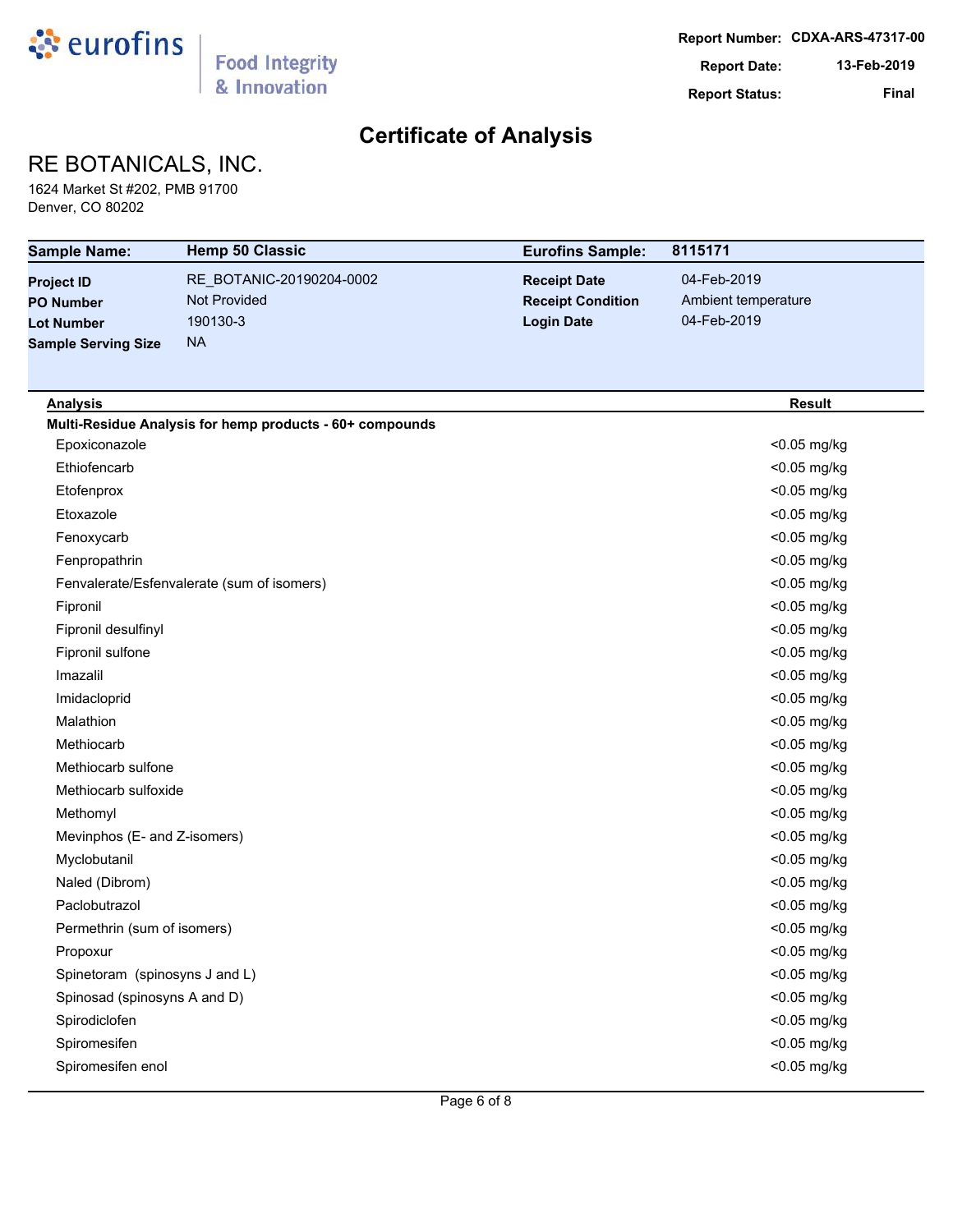

# RE BOTANICALS, INC.

1624 Market St #202, PMB 91700 Denver, CO 80202

| <b>Sample Name:</b>              | <b>Hemp 50 Classic</b>                                   | <b>Eurofins Sample:</b>  | 8115171             |
|----------------------------------|----------------------------------------------------------|--------------------------|---------------------|
| <b>Project ID</b>                | RE_BOTANIC-20190204-0002                                 | <b>Receipt Date</b>      | 04-Feb-2019         |
| <b>PO Number</b>                 | <b>Not Provided</b>                                      | <b>Receipt Condition</b> | Ambient temperature |
| <b>Lot Number</b>                | 190130-3                                                 | <b>Login Date</b>        | 04-Feb-2019         |
| <b>Sample Serving Size</b>       | <b>NA</b>                                                |                          |                     |
| <b>Analysis</b>                  |                                                          |                          | <b>Result</b>       |
|                                  | Multi-Residue Analysis for hemp products - 60+ compounds |                          |                     |
| Spirotetramat                    |                                                          |                          | <0.05 mg/kg         |
| Spiroxamine (2 diastereoisomers) |                                                          |                          | $<$ 0.05 mg/kg      |
| Tebuconazole                     |                                                          |                          | $<$ 0.05 mg/kg      |
| Thiabendazole                    |                                                          |                          | $<$ 0.05 mg/kg      |
| Thiabendazole-5-hydroxy-         |                                                          |                          | $<$ 0.05 mg/kg      |
| Thiacloprid                      |                                                          |                          | $<$ 0.05 mg/kg      |
| Trifloxystrobin                  |                                                          |                          | $<$ 0.05 mg/kg      |
| Metolachlor                      |                                                          |                          | <0.05 mg/kg         |
| Pyrethrum (total)                |                                                          |                          | $<$ 0.50 mg/kg      |
|                                  |                                                          |                          |                     |

### **Method References Testing Location**

### **Multi-Residue Analysis for hemp products - 60+ compounds (PEST\_HEMP) Food Integ. Innovation-Greenfield**

*Official Methods of Analysis*, *AOAC Official Method 2007.01*, Pesticide Residues in Foods by Acetonitrile Extraction and Partitioning with Magnesium Sulfate, AOAC INTERNATIONAL (modified).

*CEN Standard Method EN 15662*: Food of plant origin - Determination of pesticide residues using GC-MS and/or LC-MS/ MS following acetonitrile extraction/partitioning and clean-up by dispersive SPE - QuEChERS method.

List of the tested pesticides and their limits of quantification (LOQs) are available upon request.

#### **Food Integ. Innovation-Greenfield Karelyn Koehn - Manager**

Eurofins Food Chemistry Testing US, Inc. 671 S. Meridian Road Greenfield IN 46140 800-675-8375

#### **Testing Location(s) Released on Behalf of Eurofins by**



2918.06